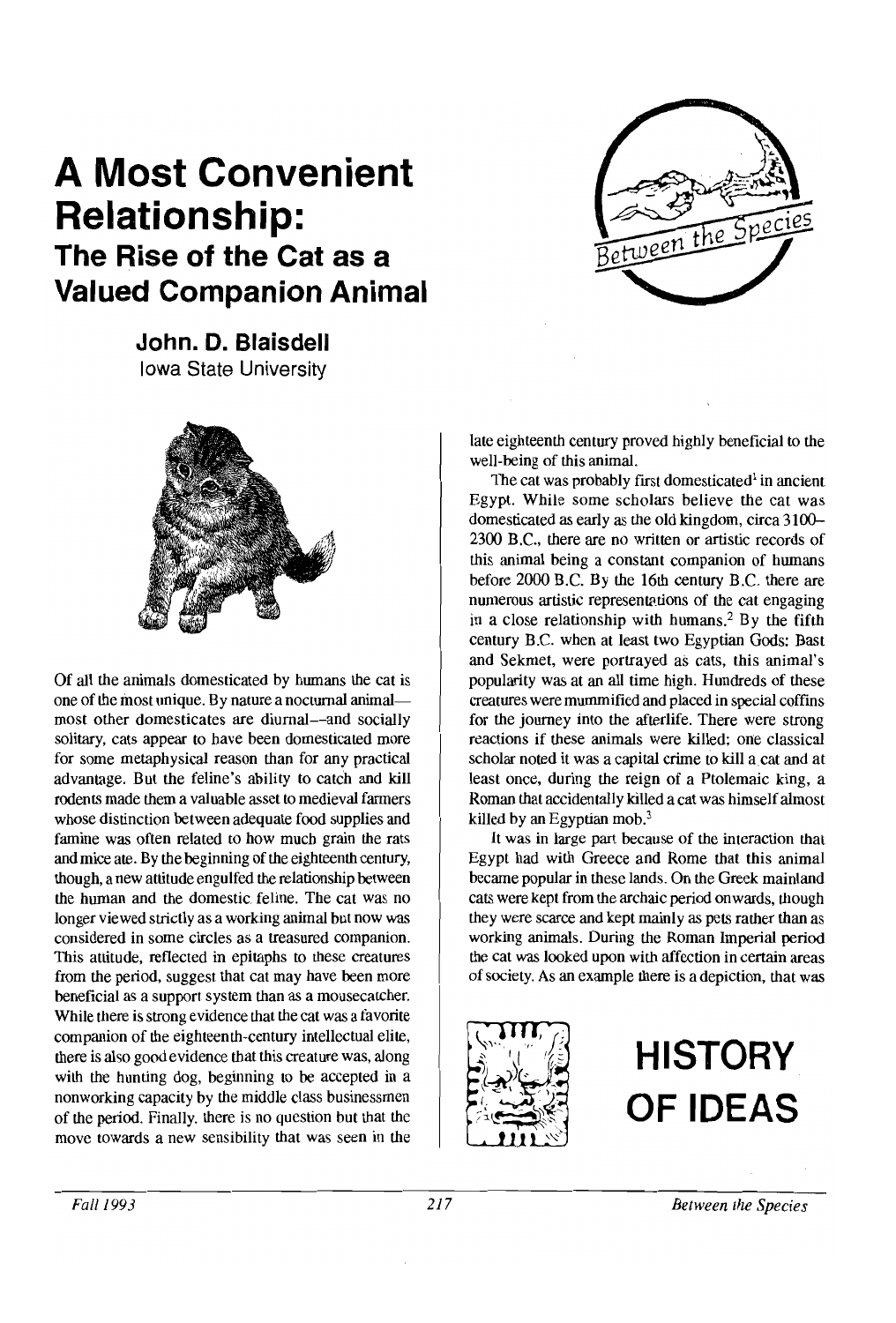found at Mont Auxois, carved on a table leg of a boy cradling a cat with a collar and bell. Though the excavations at Pompeii produced no evidence of domestic cat bones, there is an illustration from that period of a cat attacking a partridge. It was supposedly through Roman conquests and colonization that the domestic cat found its way into Western Europe.4

If the cat found favor with the pagan Romans it was at best only grudgingly tolerated by the early Christians. There are no references to this animal in either the Old Testament or the New Testament. This is probably because the cat was not commonly known or kept as a companion animal in western Asia in the Biblical period.<sup>5</sup> There is a reference to the feline in the Apocryphal Books, specifically The Letters of Jeremiah; here the animal is included with bats and swallows as one of the animals that is found perched on false idols, hardly a flattering representation.<sup>6</sup> The lack of appreciation for this animal by the Christians may in part be because the Jewish population from whom the early Christians arose had a hatred of the Egyptians and everything they venerated as sacred.? Moreover, the fact that the cult of Bast was still in existence in early Christian Egypt may have further complicated the relationship between the domestic feline and the early Christians. Whatever the reasons when Christianity became established in the western world the cat quickly fell from favor. The animal's nocturnal nature and solitary behavioral patterns combined with their association in pagan religious cults very quickly identified them with mysterious and evil ways; in time they were considered the favorite companion of witches and warlocks.

That cats survived at all in medieval European society was due to their reputation as walking mouseand rat traps. As one modern author noted: "No animal save man has a better reputation as a rat catcher, merited or not, than that common cat."<sup>8</sup> Even though the Egyptians worshipped these animals that does not mean they overlooked their ability to deal effectively with rodents; cats were often trained to guard grain warehouses along the Nile. Moreover, when these felines died some were not only mummified but were also provided with a number of embalmed rats for their dining pleasure in the afterworld. In Rome the cat in time almost became an arm of the municipal sanitation system. Cats eventually became so renowned for their rodent catching abilities that folktales arose illustrating their cunning and craftiness with respect to this pursuit.

There is the legend from medieval times of the cat who rolls in red mud so that she looks as if she is covered with blood. Then she throws herself on the ground, holds her breath and waits for a rat to approach. The rat, observing that she is not breathing and that she seems covered with blood with her tongue hanging out, thinks she is dead and sits on her. The feline then grabs the rat, kills him and eats him.<sup>9</sup>

It was this reputation, legendary or not, that sustained the cat during the middle ages. From the rather scarce written evidence of the times it was obvious that the cat was considered first and foremost a mouse and rat catcher. Howel Dda, a tenth century Prince of south central Wales, issued a law for the protection of the domestic cat. He also established fixed prices for tame kittens. Before a kitten opened its eyes, it was valued at one penny. Mter it opened its eyes and until it caught its first mouse, it was worth two pence. Once the cat was established as a mouser it was worth fourpence. Moreover, anyone who stole or killed one of the cats that guarded the prince's granary had to forfeit a milch ewe with its fleece and lamb, or as much wheat as, when poured on the defunct cat suspended by its tail with its nose touching the ground, would cover him up to the tip of his tail. Further, if a married couple separated and there was a division of goods, including a single cat, it was the husband's prerogative to retain the cat. $10$ 

One author from the fourteenth century, William Langland, also wrote extensively on the cat's role as a rodent catcher. Interestingly, Langland wrote from the point of view of the rodents.

With that a horde of rats ran out all at once, with small mice among them, many a thousand. They gathered in council for the common profit, for a cat from the courtyard used to come as be pleased.

A rat highly respected, with a tongue that could reason, said he had worked out a scheme... Said the rat "It seems reasonable to buy a brass bell, or one of bright silver, tie it to a collar, ... and hang it round the cat's neck; then we could bear when he is prowling... "

The whole rout of rats agreed to this reasoning. When the bell was bought, though, ... no rat in the wbole crowd dared clasp that bell round the eat's neck nor attach it to him—not for all England.<sup>11</sup>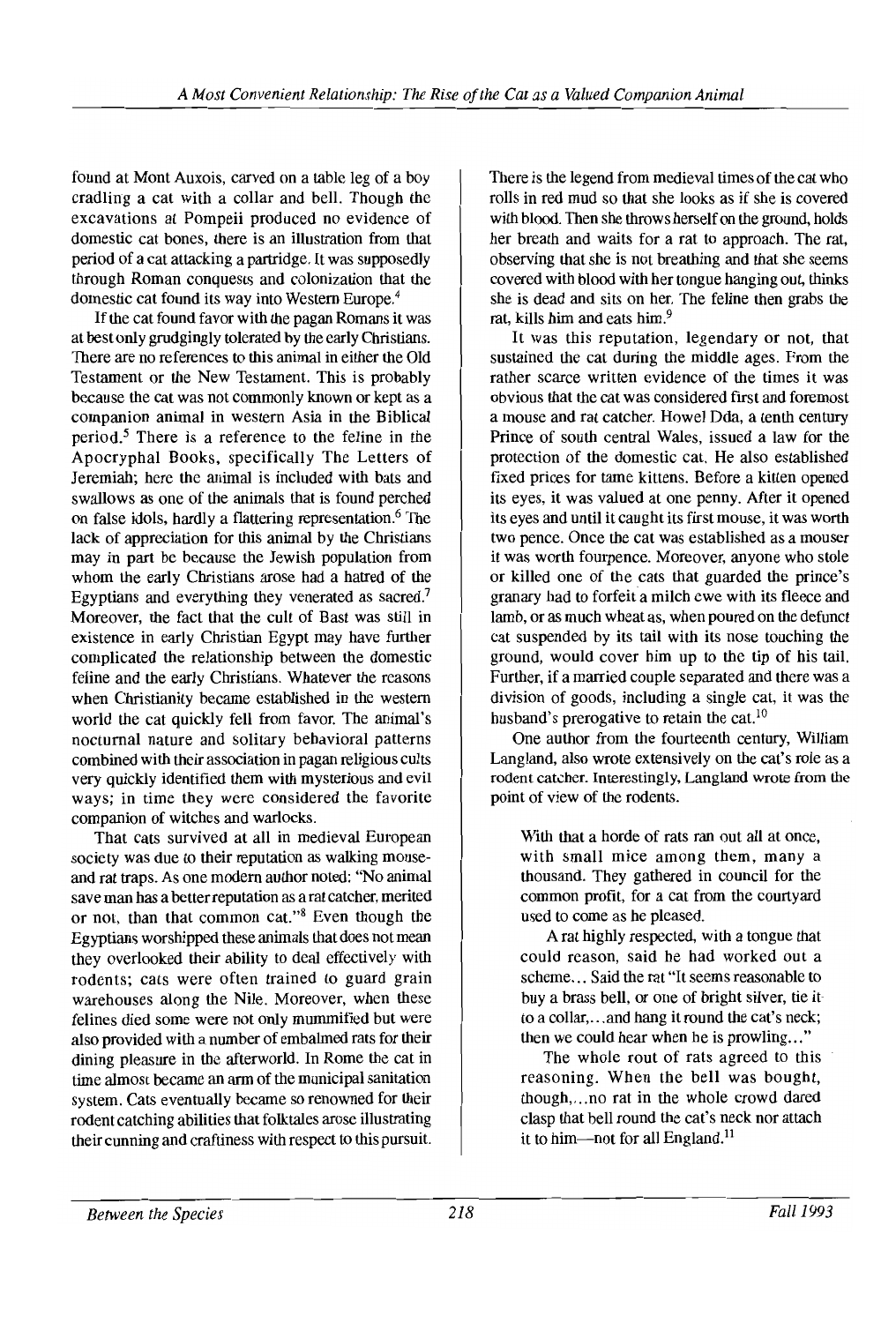The rat was not the only one who had respect for the cat's ability as a hunter-so did most of the medieval European population. Another author from this time made note of this animal's rodent-killing prowess. Bartholomew Anglicus also provided some insight into the life of the cat at this time-a life that could be long and comfortable or short, brutish and nasty.

Anglicus noted:

He (the cat) is a full lecherous beast in youth, swift, pliant, and merry, and leapeth and reseth on everything that is to fore him... and is a heavy beast in age and full sleppy, and lieth slyly in wait for mice; and is aware when they be more by smell than by sight, and hunteth and reseth on them in privy places: and when he taketh a mouse, he playeth therewith, and eateth him after the play...He maketh a ruthful noise...when he proffereth to fight another and unneth is hurt when he is thrown down off an high place. An when he hath a fair skin, he is as it were proud thereof, and goeth fast about. ..and is oft for his fair skin taken of the skinner, and slain and flayed.<sup>12</sup>

Bartholomew notes not only that the cat was a formidable rodent catcher but that he also had a tendency to play with his prey before he killed it, something Langland also noted. In fact it has been observed that cats often do extraordinary things with the rats and mice they kill, things that seem to make no sense. One cat, observed by a respected zoologist, killed an entire litter of half-grown rats he had found in an overgrown garden and then methodically carried each one to a clear space twenty feet away. The cat laid the dead rats in a neat row, where he let them rot, without eating them. Was this a case of overkill by the cat? Do cats purposely do acts like this to control the rat population as well as to feed upon them? $13$  From personal experience this author is well aware of the fact that cats, no matter how well fed, will systematically catch and kill rodents and bring them to their master's door (as evidence of their usefulness).

The cat as a medieval mousecatcher was reflected not only in the literature of the times but also in much of the art and nonliterary remains. There is a fourteenth century carving in the Cathedral Church of Great Malvern illustrating the story of the rats hanging a cat. Also, at the church of Old Cleeve, Somerset, there is a

fifteenth-century tomb which as a man resting his feet on a cat who holds a mouse in her paws. 14 Additionally, at the Cathedral of Worcester there is the carving of a domestic winter scene which includes a cat basking in the warmth of the chimney.<sup>15</sup> Lastly, there are a number of illustrations of cats in medieval manuscripts; from the book of Kells there is an illustration of mice playing around cats<sup>16</sup> while a thirteenth-century manuscript in the Bodleian Library shows a cat and a mouse.<sup>17</sup>

There are also occasional references to cats being kept by the ordinary people of this period. For instance, Richard of Southwick, a Burgess of late thirteenthcentury Southampton, was known to keep cats, mainly for their rat-catching abilities, but also as pets. There is additionally the reference to a cat eating a cheese in the thirteenth-century village of Cuxham in Oxfordshire.<sup>18</sup> There is also a most curious reference to the cat being employed in a somewhat commercial manner at this time. In Edward III's reign (1327–1377) it was required by law that every merchant vessel have a cat on board.<sup>19</sup> Because many, if not most, of the vessels were transporting raw materials such as wool, which went to Flanders, (modem day Belgium) and grain, which went from Germany to England, suggests that the feline association was done to control the rodent population that might damage these goods. As a result of this arrangement the cat became associated with the merchant community of the late middle ages. This practice is also reflected in the laws regarding shipwrecks. The perils of shipwreck were aggravated along the English coast by the common law which decreed that the cargo of a wrecked vessel was forfeited to any finders unless a member of the crew escaped alive. According to this law the crew included not only the men but also the cats who served on these vessels.<sup>20</sup> The best reflection of this relationship is the story of Dick Whittington and his cat.

The first evidence that could be possibly associated with this tale is of a nonliterary nature. There is a sculpture on the old Newgate, which Whittington rebuilt as an early example of prison reform, that shows a man with a cat at his feet. There is also a medieval carving of a boy and a cat at what is said to be the Whittington family home in Gloucester.<sup>21</sup> This particular tale, though, did not first appear in print until the late sixteenth century. The tale, which is still a favorite among children's stories,  $2^2$  seems to have first arisen from the pen of an Elizabethan writer named Richard Johnson. Johnson published this tale, in ballad form, in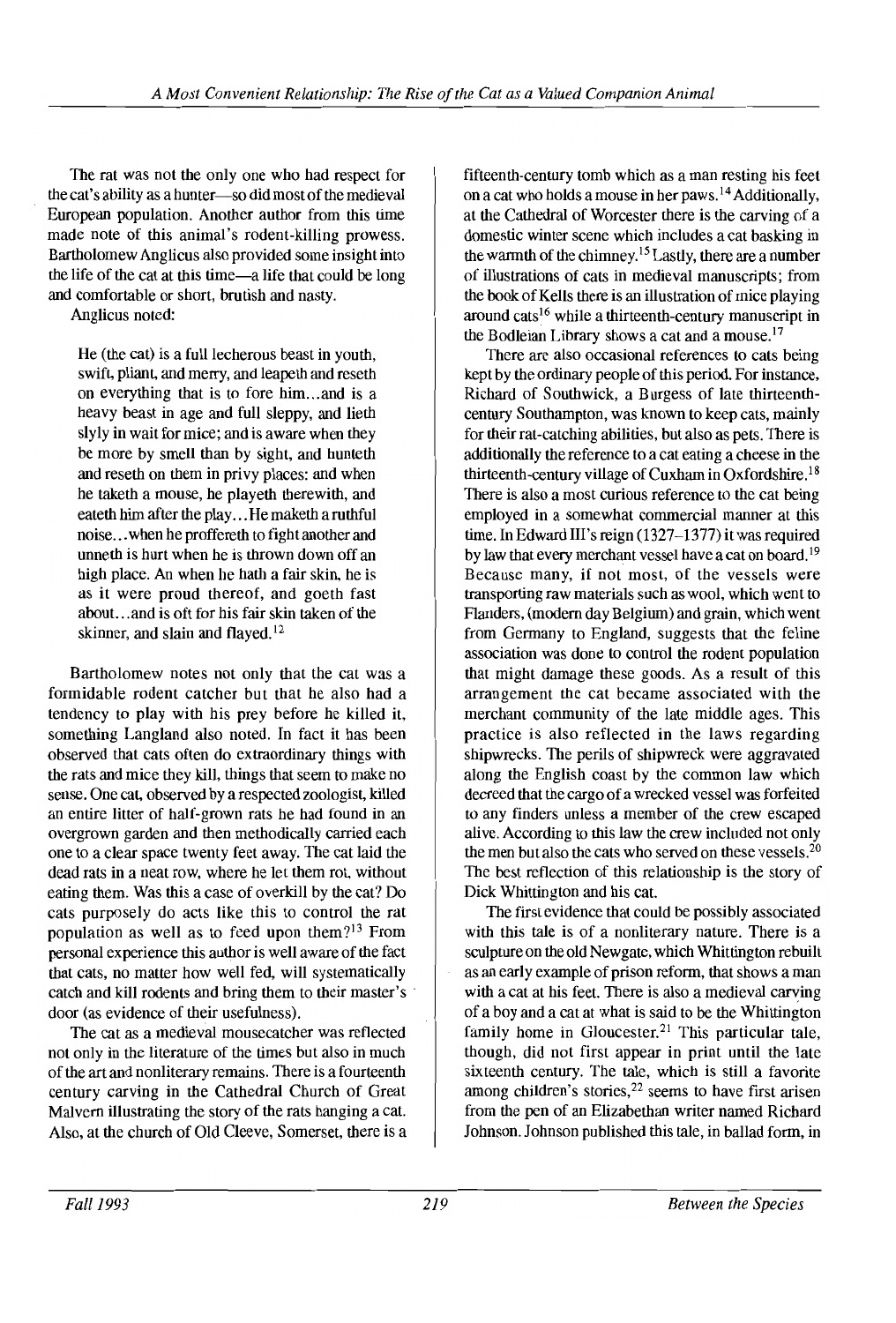a 1612 volume of verses entitled *The Crown Garland of Goulden Roses.* 

The volume *Crown Garland ofGoulden Roses* went through numerous editions in the seventeenth century. Equally importantly, though, this story first appeared in prose in 1640. In a very short time it had become one of the most popular titles in the flood of cheap literature that had appeared at this time. The work became popular not only in England but also in the American colonies. Despite the Puritan denouncement ofreading romantic literature this particular work seems to have been popular among the early New Englanders, especially the merchants who were enchanted by the Whittington success story. In the records of a Boston bookseller there is evidence that it was more popular than tracts and sermons of famous Protestant ministers. The work continued to be popular in both England and the United States well into the nineteenth century.<sup>23</sup>

Before the seventeenth century whatever written references one sees to Whittington are generally devoid of any to his cat. After 1600, though, Whittington and his cat are inseparable. Moreover, Whittington's success is tied directly to this animal. In a work by Henry Parrott entitled *Springs for Woodcocks* there is seen the following reference: "Tis said that Whittington was raised of nought and by a cat hath divers wonders wrought."

Equally interesting, Dick Whittington and his cat lent their names to a number of commercial establishments in seventeenth-century London. There was 'Whittington's Cat,' a tavern in Long Lane that was established in 1657, as well as 'Whittington and Cat' a barbican in Golden Street that was established in 1668. Dick Whittington and his cat as advertisements for commercial establishments appear, like the writings about him, to have been popular well into the nineteenth century. The old nursery rhyme of the cat and the fiddle also contributed to advertisements for merchants shops in sixteenth and seventeenth-century London. Most appear to be tavern signs and generally they appear around the beginning of the sixteenth century.24

Thus, it can be said that by the beginning of the seventeenth century there is an association of the cat, in both literary and nonliterary forms, with the merchant class. Despite these ties the cat is still seen as a working animal and not as a treasured companion of the middle class. This is best reflected in the writings of Edward Topsell, a seventeenth-century English Scholar and naturalist.

Born at the end of the sixteenth century, Topsell graduated from Cambridge before he was twenty. From then until he died in 1635 Topsell served as minister in a number of parishes in both Sussex and Northhamptonshire.<sup>25</sup> In 1607 Topsell translated a work entitled *HistoriaAnimalium.* Originally written in 1551 by a Swiss naturalist named Conrad Gesner it appears to have been the primary source for Topsell's comments on the domestic cat. From time to time though, Topsell adds what appear to be his own observations and insights into this creature's nature. For example, Topsell observed that the cat was a very territorial animal, writing:

The nature of this beast is, to love the place of her breeding, neither will she tary in any strange place, although carried far, being never willing to forsake the house, for the love of any man, and most contrary to the nature of a dog, who will travaile abroad with his  $master...^{26}$ 

(This territorial quality appears to be one of the reasons cats became popular in nineteenth-century England and America; unlike the dog the cat did not require much space and thus became, and still is, the perfect companion for the urban dweller.)

Topsell provided what may be a foretaste of the future, for he went into some detail on the relationship that often develops between cats and their human owners, a relationship that even then often had absolutely nothing to do with this animal's ability to control the size of the rodent population. He noted:

It is needless to spend any time about her (the cat's) loving nature to man, how she flattereth by rubbing her skin against one's legs, how she whurleth with her voice, having as many tunes as turnes, for she hath one voice to beg and to complain, another to testifie her delight and pleasure.... Therefore how she beggeth, playeth, leapeth, looketh, catcheth, tosseth with her foot, riseth up to strings held over her head, sometimes creeping, sometimes lying on the back, playing with one foot, sometime on the belly, snatching now with mouth, and anon with foot, apprehending greedily anything save the hand of man, with divers such gestical actions, it is needless to stand upon; in so much as Caelius (Celsus?)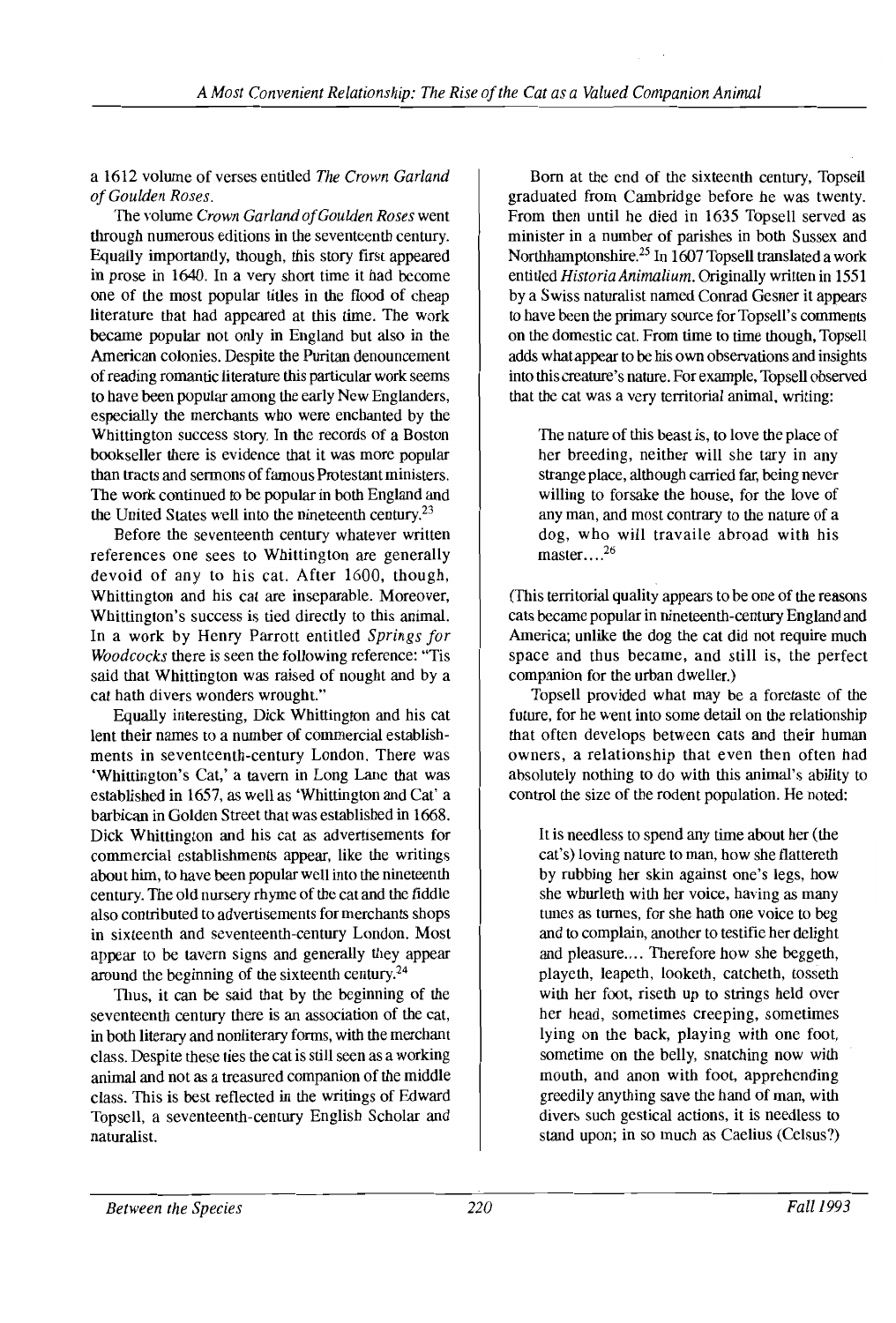was wont to say, that being free from his studies and more urgent weighty affairs he was not ashamed to play and sport himself with his cat, and verily it may well be called an idle man's pastime. As this beast hath been familiarly nourished of many, so have they payed dear for their love, being requitted with the losse of their health and sometime of their life for this friendship; and worthily, because they which love any beast in a high measure, have so much the lesse charity unto man.<sup>27</sup>



Topsell seems to suggest that enjoying the company of the domestic feline was not generally socially acceptable at this time. There is no question but that the cat in the sixteenth and seventeenth centuries was strongly identified with witchcraft, and that it was an association that was rather old. For example, there is a medieval carving from Munster church in the Islet of Thanet which shows an old woman, witchlike in appearance, in the company of two rather grotesquelooking cats.28 Additionally, there are cases as demonic associates. There is a case of Elizabeth Francis, accused of witchcraft in Chelmsford, England in 1566, who had as familiar, or supporting demon, a white spotted cat capable of causing both animals and children to sicken

and die. There is also the case of Margaret and Philip Flower who was executed in London in 1618 for witchcraft. This couple, with the help of an imp who was in the form of a cat supposedly by supernatural means caused the liver of the young man to fail.<sup>29</sup> Somewhat later, in 1663, a lady named Jane Mulburn was supposedly bewitched by another woman named Dorothy Strangers who, it was claimed, had the ability to change herself into a cat.30

Finally, Topsell observed that not all beliefs associated with this animal were good. He spent a fair amount of time and ink noting the malevolent effects a cat can have on humans. He wrote:

It is most certain, that the breath and favour of cats consume the radical humour and destroy the lungs, and therefore they which keep their cats with them in their beds have their air corrupted, and fall into severall hecticks and consumptions.... And therefore also they are dangerous in the time of Pestilence, for they are not only apt to bring home venemous infection, but to poison a man with very looking upon him; wherefore there is in some men a natural dislike and abhoring of cats, their natures being so composed, that not only when they see them, but being near them and unseen, and hid of purpose, they fall into passions; $\dots$ <sup>31</sup>

These beliefs, plus the strong association of the cat with witchcraft, often resulted in a less than warm feeling about this animal. An early Tudor textbook contains for translation into Latin the simple sentence: 'I hate cats' (horreo aluros sive feles sive cattos).<sup>32</sup> Moreover, well into the eighteenth century many people regarded cats as fair game for any and all forms of animal cruelty. On New Year's Day in 1638 in Ely Cathedral one William Smyth roasted a live cat on a spit in the presence of a large and boisterous crowd. During the English Civil War Parliamentary troopers used hounds to hunt cats up and down Lichfield Cathedral. (The last act may have been prompted in part because Archbishop William Laud, the hated head of the King's Star Chamber, had a fondness for cats.)<sup>33</sup> During Pope burning processions in the reign of Charles II it was a common practice to put live cats are in the burning effigies so that their screams might add a dramatic effect.34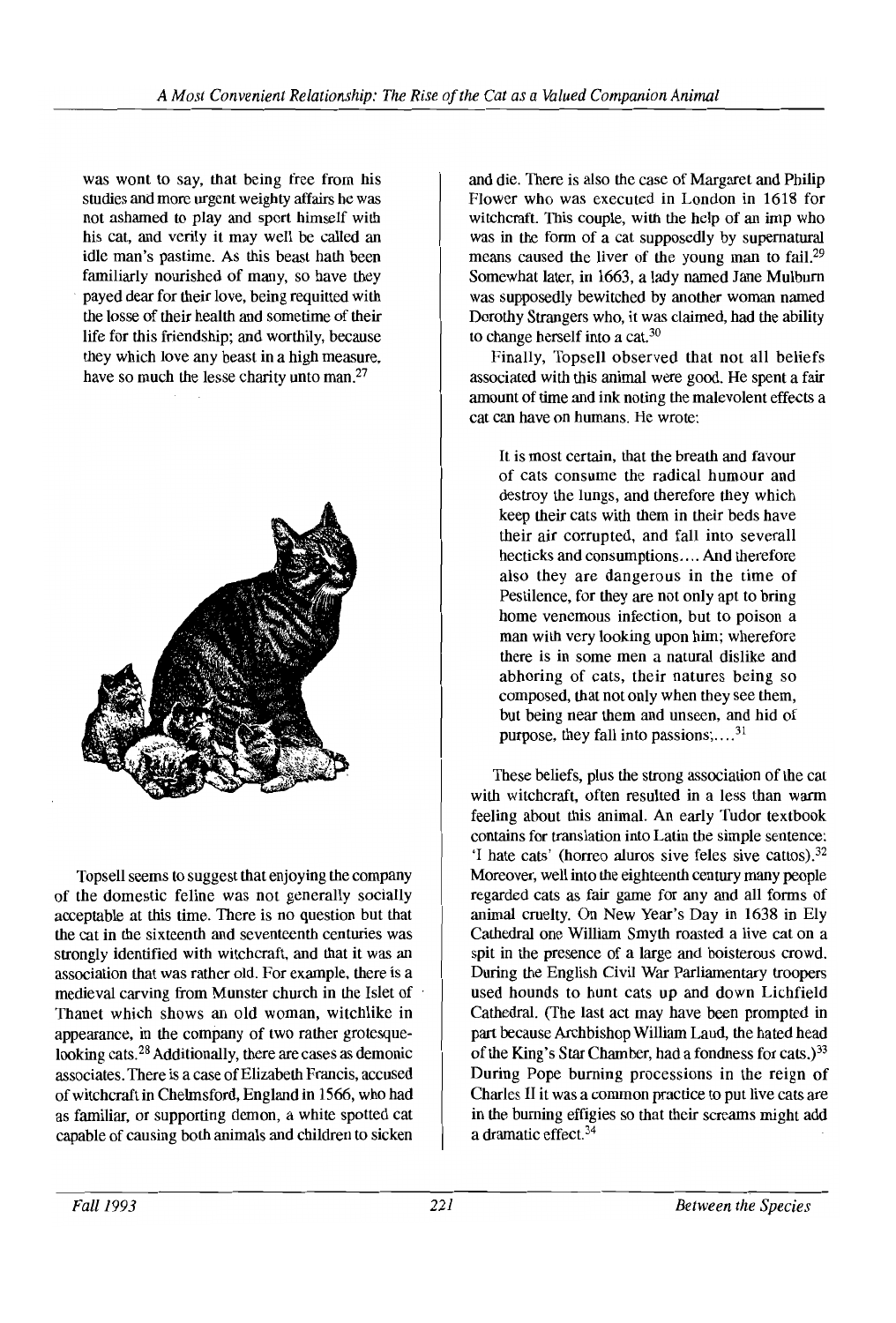Additionally, at country fairs a popular sport was that of shooting at a cat suspended in a basket. Shakespeare in his play Much Ado About Nothing refers to a practice similar to this: "If I do, hang me in a bottle like a cat and shoot at me."35 Interestingly, cats suspended in baskets evolved by the eighteenth century into the less violent practice of being merchants signs. This particular sign was popular with booths on the Thames when that river froze over in *1739/40* and in 1789 when the river froze over again. <sup>36</sup> Another popular pastime involved a cat being put in a barrel and the local folks essentially beating the life out of both the barrel and the cat with clubs. A description of such an act is available from the eighteenth century.

The poor timorous cat is put into a barrel partly stuffed with soot, and then hung between two high poles, upon a cross beam, below which they (the towns-people) ride in succession, one after another, besieging poor puss with their large clubs and wooden hammers. The barrel, after many a frantic blow, being broken, the wretched animal makes her reluctant appearance amidst a great concourse of spectators, who seem to enjoy much pleasure at the poor animal's shocking figure, and terminate her life and misery by barbarous cruelty.<sup>37</sup>

This form of cruelty was well illustrated by William Hogarth in his print "The First Stage of Cruelty."

Other cruelties were imposed upon these creatures. One of these was the purposeful walling up of cats as a sort of foundation sacrifice. At least two mummified cats have been found, dating from the seventeenth century, which were victims of this practice. One, found in 1950 during alterations to a house that was built in the Tower of London by Sir Christopher Wren between 1666 and 1723. The second appeared during Blitz repairs to the church of St. Michael Royal, College Hill, London. The animal in question was found in a sealed passage which runs under the roof. As the passage had not been opened since 1691 it was believed the animal was placed there by the masons when the church was built in 1687. The features of the cat suggest he, or she, was dead when placed there. Cats were also placed in the walls of buildings as vermin scares. This practice, which appears to have dated from the fourteenth century,

provides one of the most dramatic examples of mummified cats-a cat with two rats that was found beneath sixteenth-century woodwork in a house in Borough High Street, Southwark, London. The fact that all three animals were artificially arranged in their poses strongly suggests that, like the cat found in the church of St. Michael Royal, they were dead when placed there.<sup>38</sup>

Cats were also subjected to occasional exterminations, mainly because it was believed they carried the miasma<sup>39</sup> that caused the bubonic plague. Daniel Defoe noted about cats and dogs during the great plague of London:

Because as they were domestic animals, and apt to run from house to house and from street to street, so they are capable of carrying the effluvia or infectious streams of bodies, infected even in their furs and hair. Therefore it was that, in the beginning of the infection, an order was published by the Lord Mayor and by the Magistrates... that all cats and dogs should be immediately killed.<sup>40</sup>

Defoe's description was hardly exceptional for when plague broke out in Edinburgh in 1512 the city authorities immediately ordered that all stray dogs, cats, and pigs be summarily slaughtered without compensation.<sup>41</sup>

Daniel Defoe also noted that by 1665 there was hardly a home in urban London that did not have one cat and many had five or six.<sup>42</sup> These remarks, written at the beginning of the eighteenth century, reflect the beginnings of a change in attitude toward the cat. This change is well documented in a most interesting wayepitaphs for cats, written in the form of poems, that made their way into the magazines of the times. One of the earliest, from the 1733 edition of the *London Magazine,*  was written by a poet lamenting the loss of his cat.

Oppressed with grief, In heavy strains I mourn The partner of may studies from me tom How shall I sing? What numbers shall I choose? For in my favorite cat I've lost my muse... In acts obscene she never took delight No catterwawls disturbed our sleep by night. .. She never thirsted for the chicken's blood; Her teeth she only used to chew her food; Harmless as satires which her master writes, A foe to scratching, and unused to bites.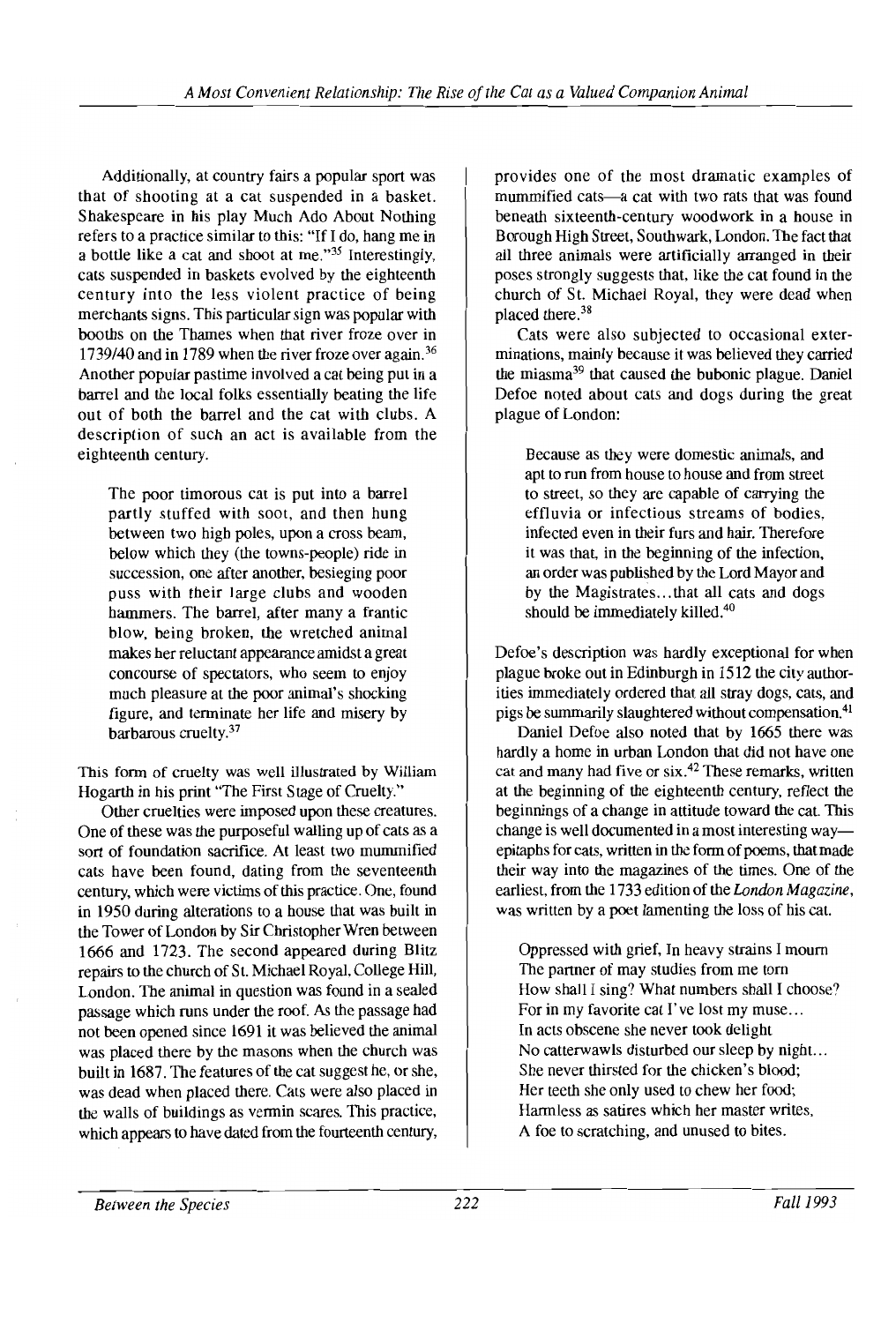She in the study was my constant mate: There we together many evenings sat. Whene'er I felt my towering fancy fail. I stroked her head, her ears, her back and tail; And, as I stroked, improved my dying song From the sweet notes of her melodious tongue. Her purrs and mews so evenly kept time, She purred in metre and she mewed in rhyme... My cat is gone, ab! Never to return Now in my study all the tedious night, Alone I sit, and unassisted write; Look often around (0 greatest cause of pain) And view the numerous labors of my brain; Those quires of words arrayed in pompous rhyme; Which brav'd the jaws of all devouring time Now undefended and unwatched by cats, Are doomed a victim to the teeth of rats.<sup>43</sup>

Obviously the animal discussed in this lamentation was anything but a working animal. Equally obvious, the poet was deeply and profoundly attached to his cat, and found her a source of great emotional and psychological support: Another author noted in an epitaph-poem that his cat was anything but a working animal.

Here lies beneath this verdent hill Tom, a favorite cat. Who when alive, did never spill The blood of mouse or rat,

Yet many a bird and many a nest His cruel claws befet The partridge too could find not rest, Nor escaped the levert.

For callow young he fought the filed, And often made a feast, While fluttering round, the dam beheld, And mourned the sad repast. ..

Ye pretty songsters, clap the wing, Let every partner know; Let every wood and valley ring, The death of Tom your foe.

Now build your nests, now hatch your young, And whistle to and fro; Let every hill and dale return The death of Tom your foe.

But mourn his death, ye vermin kind, And shriek, ye mice and rats, For such a friend ye ne'er shall find In all the race of cats.<sup>44</sup>

In the last epitaph the author engages in a play on words in praising his fellow feline.

Here lies entombed poor honest Blewet Poor honest Blewet, pray who's that Some tippling poet? No, a cat. .. It was a loving, lovely creature Compleat in every grace and feature. What gooseberry eyes, and what velvet fur! Ye gods what a melodious pur!... When on patrole about the house, What cat less pus-illanimous? But a description yet would suit his person, and parts, for subject new 'tis Requires, a cat-alogue of beauties. To tell in brief his worth and mien, But death, whose never erring dart makes dogs, and cats, and men to part, OUf friend to realms of silence bore, And honest Blewet purs no more.... In dismal discords all agree. To moan this sad cat-astrophe A cat whom merit thus indears, Demands a cat-aract of tears.45

There were anumber of other epitaphs to domestic cats in the form of poems. Most, if not all, show that the attitude toward the cat had in England at least come a long way form the days of the Tudor Latin gramma book which had used as a standard sentence "I hate cats."<sup>46</sup>

The cat was becoming particularly popular among the academics and scholars of the times. There are numerous references to ministers, scholars and writers enjoying the company of cats. One of the earliest, Reverend Walter Stonehouse, was a rector in Yorkshire who was famous for his gardens. Alas, one garden became a resting place for more than plants; when his favorite cat, Delia, died during kittening he had her buried in the garden and even went so far as composing an epitaph to her in Latin.<sup>47</sup>

Delia it is said was invaded in her body by a storm He buried my cat under the earth, hiding her Lucina presided over the birth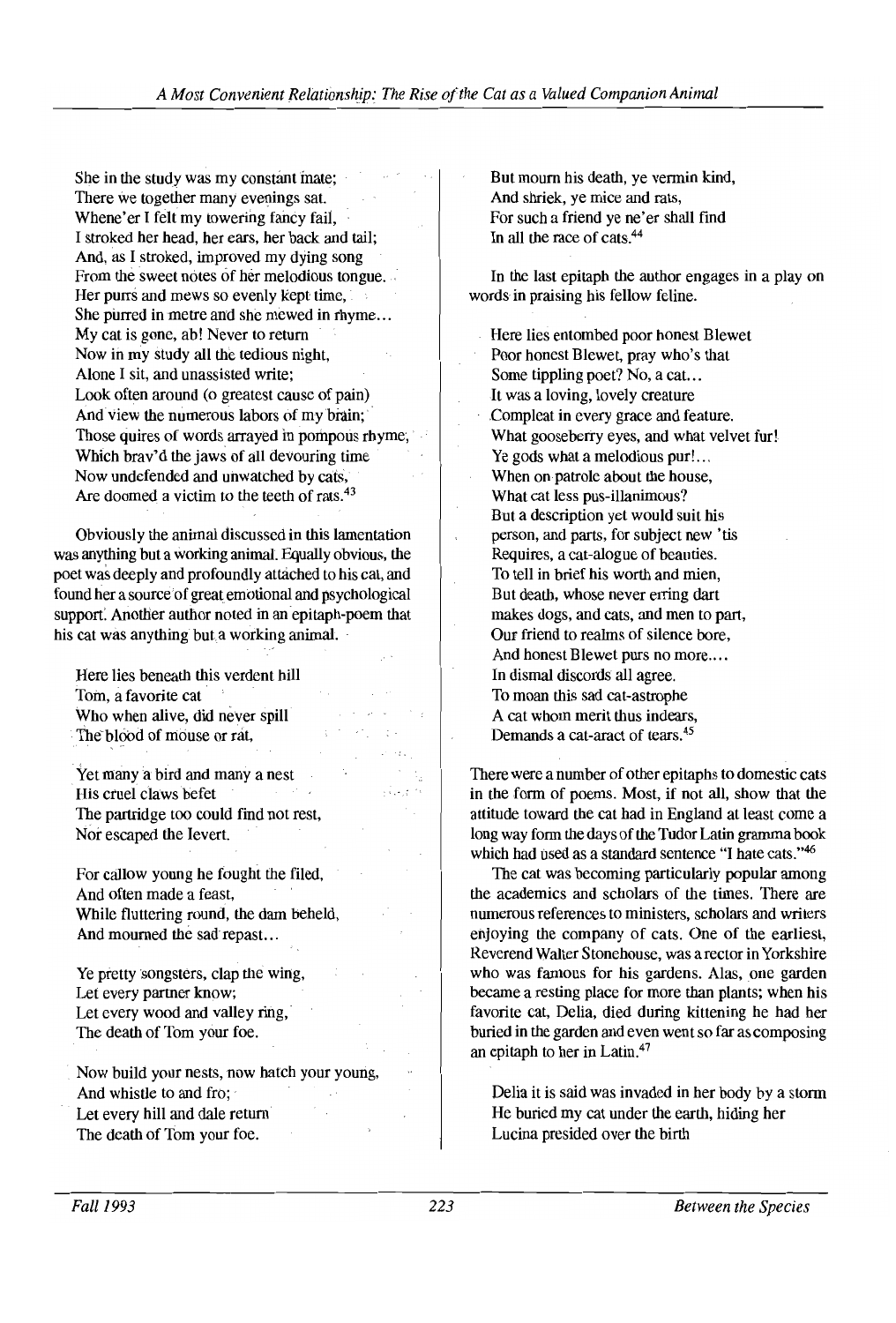But, alas, she was often called Yet was late while my cat died in labor Oh, what deed, Lucina, done badly! Oh, it was the characteristic grace of a Goddess Not to be mindful of her own protection.<sup>48</sup>

A somewhat later poet named Christopher Smart wrote a fair amount of verse on a cat named Jeoffrey. (Unlike the earlier poems this does not appear to have been used as an epitaph.) Smart referred to this creature as the "servant of the living God, duly and daily serving him."<sup>49</sup> Obviously Smart believed that cat provided a certain spiritual quality to anyone who owned one. Smart's attitude towards this animal, while it may seem extreme, was hardly unusual for the times.

While at Cambridge Issac Newton had a cat named C.C. who supposedly grew very fat eating the food he, Newton, left on his dinner tray.<sup>50</sup> In the eighteenth century no less figures than SamueIJohnson and Jeremy Bentham had soft spots in their hearts for cats. Johnson, in particular, had a fondness for a cat named Hodge. As Boswell, his famous biographer, noted:

I never shall forget the indulgence with which he treated Hodge, his cat: for whom he himself used to go out and buy oysters, lest the servants having that trouble should take a dislike to the poor creature.. .1 recollect him (Hodge) one day scrambling up Dr. Johnson's breast, apparently with much satisfaction, while my friend smiling and half whistling, rubbed down his back, and pulled his tail; and when I observed he was a fine cat. saying, "why yes. sir, but I have had cats whom I liked better than this" and then as if perceiving Hodge to be out of countenance, adding "but he is a very fine cat, a very fine cat indeed. $51$ 

Jeremy Bentham also had a fondness for cats. He had one particular cat about whom Bentham claimed "he had made a man out of him" and who he would invite to eat macaroni at his own table. In time the cat, or as Bentham called him "the puss" got knighted and went by the name of Sir John Langbom. Interestingly. this rise to nobility appears to have come through the church-the cat was originally called Reverend John Langbom; later after he earned a reputation for sanctity and learning a doctor's degree was conferred upon him and he was called Reverend Doctor John Langbom. It was soon after this remembered fondly his feline 'knighthood'. Benthan in his writings remembered fondly his feline companions, as he noted:

I had a remarkably intellectual cat, who never failed to attend one of us when we went round the garden. He grew quite a tyrant, insisting on being fed, and on being noticed....His moral qualities were most despotic—his intellect extraordinary; but he was a universal nuisance.<sup>52</sup>

Finally, the famed antiquarian William Stukeley was fond of a cat named Tit, so much so that when he died Stukeley composed a eulogy that ranks high with the epitaphs in sentimentality and devotion.

The creature had a sense so far superior to her kind; had such inimitable ways of testifying her love to her master and mistress, that she was as a companion, especially so to me...From the admirable endowments of the cat I took a great liking to her, which gave me so much pleasure, without trouble. Her death I grieved for exceedingly.53

The intellectual elite may have first perceived the cat as a devoted pet but it was the middle class merchants and professionals who brought about the permanent change in the status of this animal. The popular tale of Dick Whittington, the quintessential middle class success story, $54$  was representative in a large way of the ties of the domestic feline to the middle class. The animal, originally a working animal, ends his day as a cherished pet. The same happened to this animal in general in the eighteenth century; the cat, because of his limited demand for space, became the popular companion animal of the eighteenth and nineteenth urban middle class----the merchants, bankers and professionals.

There is little written in the eighteenth century that directly reflects this change in living arrangements for the cat but there is a fair amount of evidence that the other important animal-the dog--moved from an essentially rural working status to an urban, nonworking status. In the eighteenth century there are numerous advertisements in London newspapers for dogs. For instance, a notice in the *Morning Herald and Daily Advertiser* notes the sale of all forms of companion animals, from monkeys to Newfoundland dogs.<sup>55</sup> The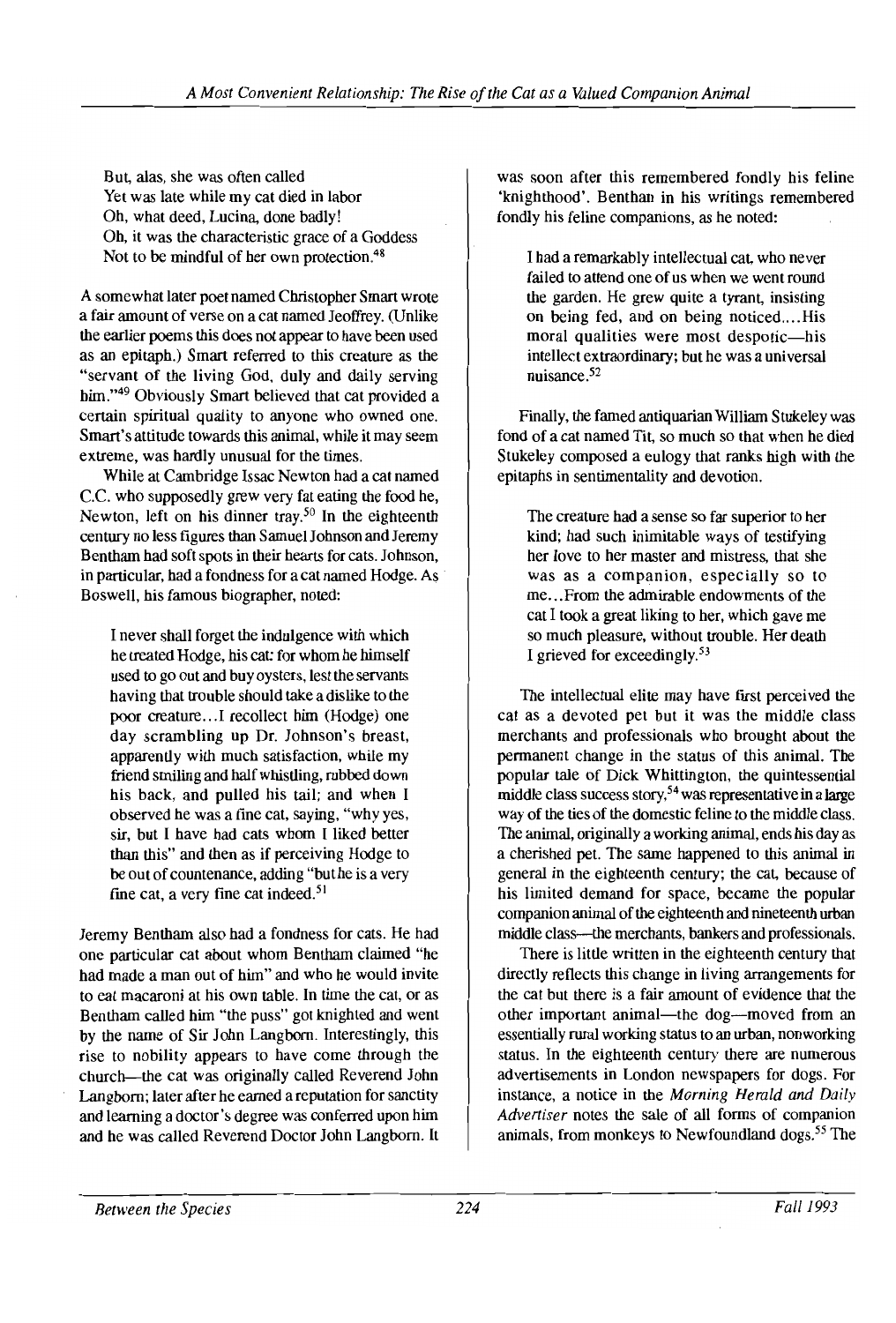company, Martins, which advertised these animals is obviously some sort of primeval pet dealer. In addition, there are numerous notices in the same London newspapers for lost dogs, most of which appear to have been of the hunting dog variety. In particular, the spaniel appears to have been popular as a companion animal in eighteenth-century London; there are numerous lost and found advertisements for them.56

What is more interesting is these animals seem to elicit some emotional attachment, more than one would see with ordinary working animals. For example, in one case the animal had a leather collar with the owner's name and address-an urban London address. Moreover, the owner offered a two-guinea reward for the animal.57 There is also the spaniel named Fido who was an old dog that had never been trained to hunt. Despite these liabilities the owner was still attached enough to him to offer a one guinea reward for his return.58 Hunting dogs were not the only canines to climb the social ladder; the Newfoundland, a dog used originally on fishing and trading vessels as a living life preserver, also took that step. There are notices for their sale as well as advertisements for rewards for the return of a lost Newfoundland.59 Despite their move up in the world some of these animals never lost their fascination with the sea; in at least one case a Newfoundland dove into the Thames and in a most professional manner saved the life of a man who had jumped off the Battersea bridge. Alas, the individual was not trying to commit suicide, rather he was attempting to swim up river against time and as a result of the animal's intervention ended up losing a five guinea wager.<sup>60</sup>

There is no question but that in the eighteenth century numerous working dogs were becoming cherished pets. This included a fair number of dogs, such as Newfoundlands, who served on commercial sailing vessels. If the working dog could make such a move, then the cat must not be far behind. In fact, there is some evidence that one of the very first established breeds of cat, the Maine Coon Cat, was a product of the seafaring tradition. This animal dominated the first cat show that was held in Maine in the 1860s and for most of the nineteenth century was a consistent winner at American cat shows.  $61$  If the later history of this animal are well documented, its origins are shrouded in mist. The legends are numerous: some say they were introduced by a Captain Coon in the eighteenth century; others believe they were originally the personal tabbys of Marie Antoinette, who, planning

to escape to Wiscasset, Maine, sent some of her personal possessions, including her cats, over by a Captain Stephen Clough.<sup>62</sup> This author, a Maine native, has also heard stories of the cat either being introduced by the Vikings or originating from a huge, vicious cat that was the companion of Blackbeard who when he visited Maine to deposit his ill-gotten loot, left the animal behind. (Since it is well established that Blackbeard never made it that far north, I am pretty sure the last story can be discounted.)<sup>63</sup> Lastly, it has been suggested that this animal is a cross between a now extinct small wildcat and a domestic cat.

In fact these animals appear to have come to Maine by way of most of its residents, on trading and colonizing vessels of the seventeenth and eighteenth centuries.<sup>64</sup> As one author has speculated:

Sea captains often included cats among their crews, counting on them to discourage rodents that scaled the docklines....As ships called at ports throughout Europe and Asia, feline adventurers of many local varieties climbed aboard. During the long voyage, the cats willingly mingled their genetic endowments and when they arrived on this side of the Atlantic the offspring of these shipboard romances already displayed traits that would become characteristic of coons. Among their possible progenitors were the Angora, the Russian Long Hair, and the English Short Haired tabby. Once these appealing cats arrived, they caught the eye and the affection of sea captain's wives who wrangled them away from their husbands ships.<sup>65</sup>

I doubt the Captain's wives were the only ones who were entranced by these animals; personal experience has indicated that more than a few of these old Yankee salts fell under the spell of these felines.

This hypothesis actually has some documentation to back it up, for in at least one case a ship's cat while on shore leave managed to have a litter of kittens. There is the documented story of a ship's cat who was accidentally left on shore when the vessel sailed from Aberdour, Fifeshire, in Scotland. The vessel was gone about a month and on her return, much to the surprise of the shipmaster, the cat came aboard with a month old kitten in her mouth and went directly to the cabin. Two others of her young were afterwards caught, quite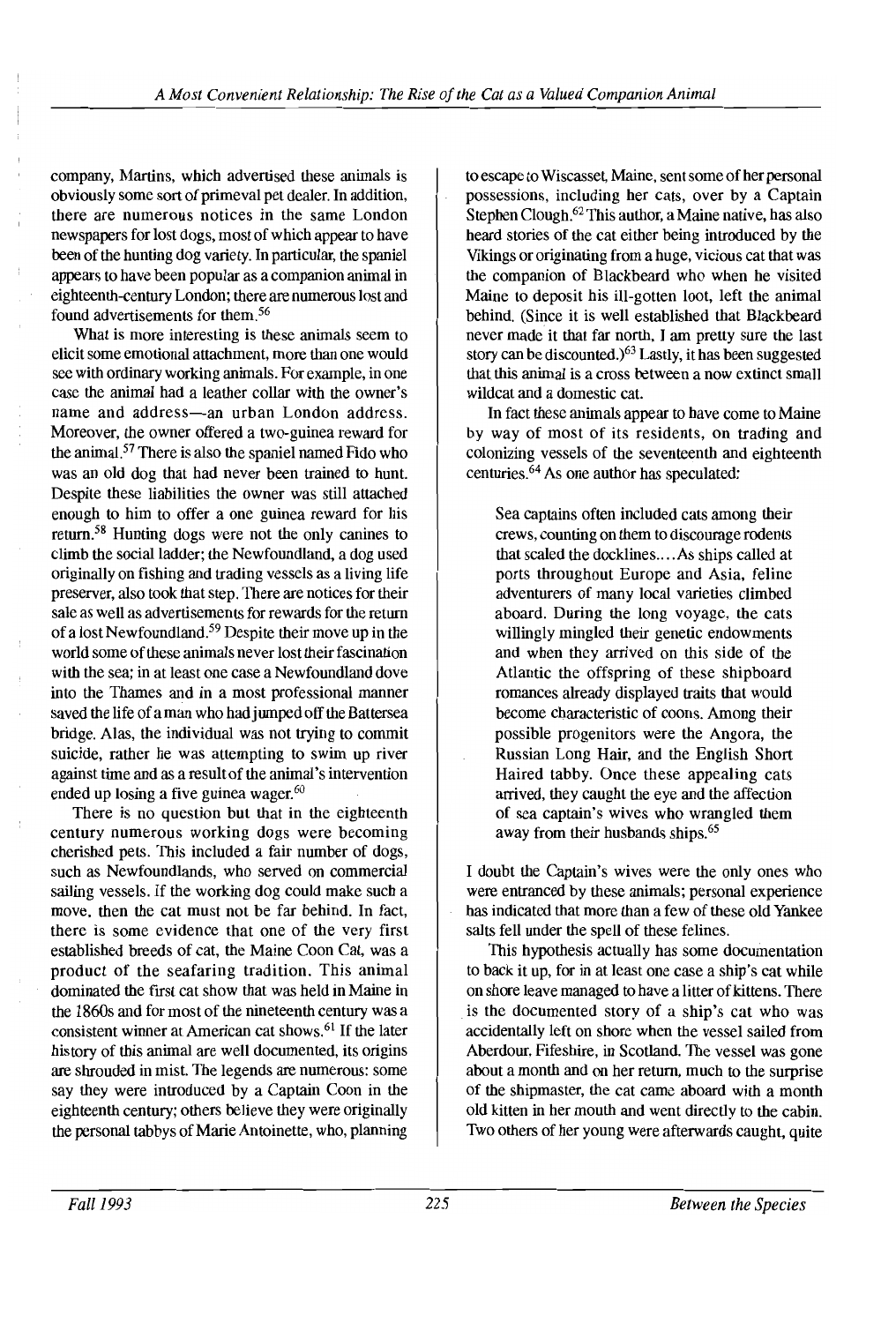wild, in a neighboring wood, where she must have remained with them till the return of the vessel. The shipmaster did not allow her again to go on shore, otherwise it is probable she would have brought the whole litter on board.<sup>66</sup>

There are other references to cats in this period. For example, there was a court case involving a Lady who was summoned to pay the boarding fee of a cat for fourteen months at the rate of a half penny a day. The Lady swore this was not her cat and the case was dropped.<sup>67</sup> There was also the case of colonel Katterfelto who offered a display of natural history curiosities for the public, including his famous Solar Microscope. (telescope?) Among his assistants in the show was his famous black cat, evidence that in the eighteenth century the domestic feline was, like his human counterpart, already discovering the advantages of a career in advertisement.68 Finally, there is excellent evidence that Angoras at least, were already well known in England and America by the end of the eighteenth century. A prominent eighteenth-century London surgeon named John Hunter had observed that in the Angora cat, the eyes were often of a different color.<sup>69</sup> Moreover, Thomas Jefferson, third president of the United States, arranged in 1790 for a pair of angora cats to be brought from Paris to his residence in New York City.7o

More and more among the middle class the cat was being accepted as the quintessential companion animal. It is particularly evident among the urban middle class which was becoming increasingly prevalent in England and America in the early nineteenth century as a result of the commercial and industrial revolutions. This acceptance is particularly well reflected in the portrait painting of these times. Before the nineteenth century only the wealthy could afford to have their portraits painted.. As such for the most part the domestic animals represented in portrait art of the eighteenth century were the horse and the dog; they appear mainly in rural hunting scenes where they are accompanied by one or more of these local gentry. This is particularly evident in the work of William Hogarth and George Stubbs.<sup>71</sup> Interestingly, Hogarth provides one of the earliest portraits of a cat in a painting entitled "The Graham Children." While the children are the main subject of the painting Hogarth also included in the background a cat, of the English Shorthaired variety, going after a Goldfinch in a cage. For all its incidentalness, this painting is considered the best representation of a domestic feline for the period.<sup>72</sup>

By the nineteenth century, though, the urban middle class is being more and more represented in portrait art. The subjects of such art appear to be industrialists, merchants and professionals-bankers, lawyers, teachers and doctors----that rise to prominence in this period. Accompanying their rise to artistic prominence is the cat. This is probably best reflected in the work of an early nineteenth-century artist, Joseph Whiting Stock. Born in Springfield, Massachusetts in 1815 Stock was at an early age confined to a wheelchair. As therapy for the injuries that caused this confinement, Stock was encouraged to take up painting. He did so and in time became so accomplished that by the time he was twenty-five he was an established portrait painter.<sup>73</sup> Stock, much like the other artists of the times, often included animals and children in the same paintings. Interestingly, more than a few of the animals included in these portraits are cats. Since he also painted a number of portraits of children and dogs one must conclude that both animals were well established as companion animals among his clientele.



Associated with this change in status in the cat was the advent of a more compassionate, more humane attitude tewards not only this animal but towards all living creatures. Arising in part from the Calvinist movement of the seventeenth century---the earliest legislation specifying that cruelty to animals fell outside the law came from Puritan Massachusetts in  $1648^{74}$  the humane movement by the eighteenth century had become extremely widespread among English intellectual society. Writers and philosophers, such as Jeremy Bentham, argued that cruelty to animals was evidence of an uncivilized society. Bentham himself wrote: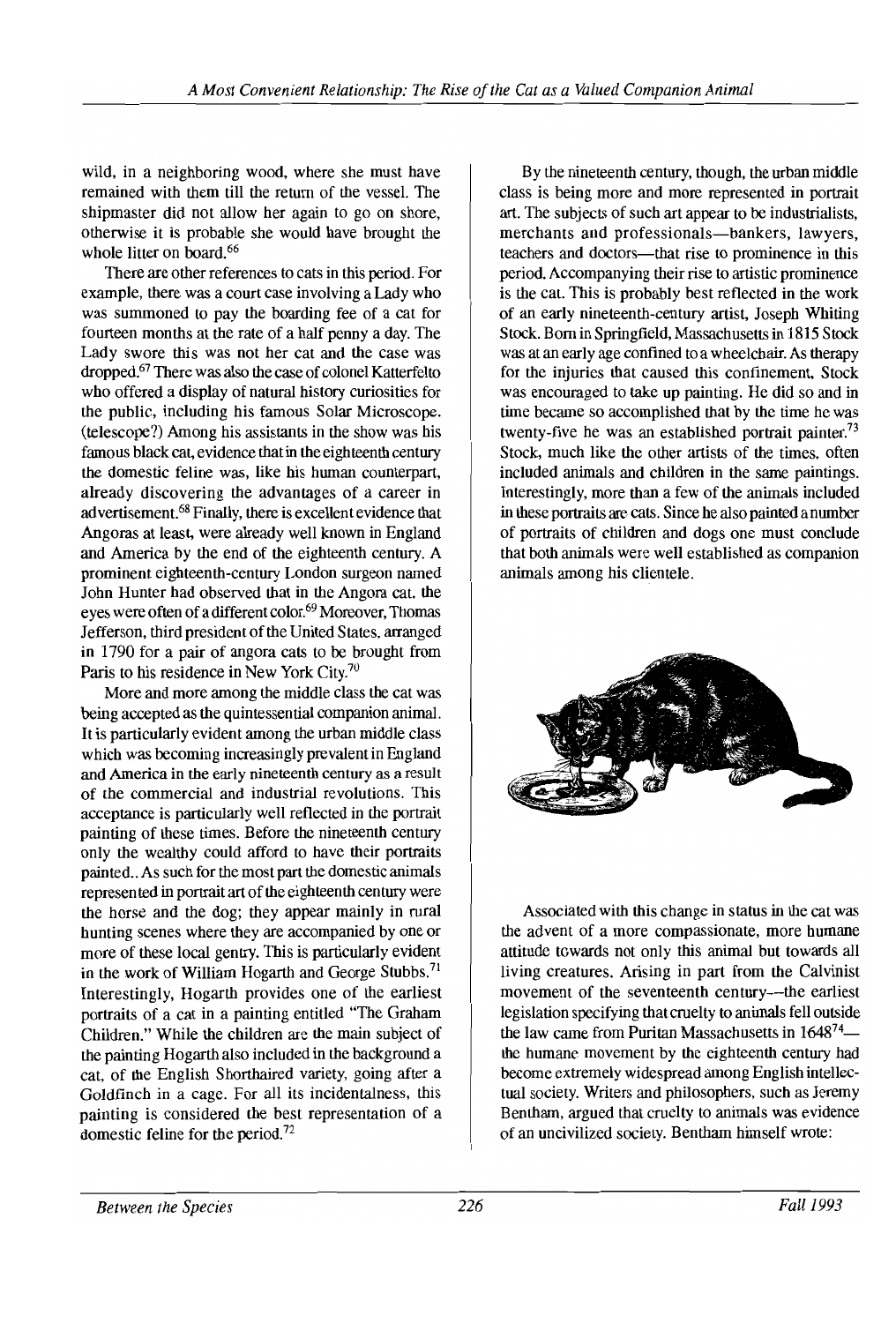Tbe barbarous spectacles of gladiators no doubt contributed to give the Romans that ferocity wbicb they displayed in their civil wars. A people accustomed to despise buman life could not be expected to respect it amid the fury of their passions. It is proper for the same reason to forbid every kind of cruelty towards animals, wbether by way of amuse ment, or to gratify gluttony...Wby sbould the law refuse its protection to any sensitive being? The time will come wben bumanity will extend its mantle over everything which breathes.<sup>75</sup>

This attitude became well accepted not only in England but also in the early United States.<sup>76</sup>

Since this new spirit of sensibility encompassed all creatures, that cat more than once was envisioned as not the recipient so mucb as the perpetrator of cruelty. As noted earlier, in an epitapb to a cat named Tom, it was noted that be was a cruel despoiler of young birds, often wbile their mother looked on.77 In an article in the "Tatler" it was observed that one particularly cruel cbild used to cbase birds into "the jaws of a bloodthirsty cat." The cat's bebavior, bowever, paled in comparison with that of the child for it was noted: "Some of the poor creatures be cbased to death about the room; ...and even in bis greatest acts of mercy, either clipped the wings, or singed the tails, of his innocent captives."<sup>78</sup> Fortunately, bis younger brother "carried a universal benevolence towards everything that bas life." Tbe author, their father, found great solace in the bebavior of the younger boy, but "the perverse temper of the older boy left him a very miserable man."79

The cat became one of the major recipients for this new sensibility, for there begin to appear commentaries from individuals wbo attempt to prevent or at least make amends for cruelties imposed upon these animals. Once such case involved an individual who successfully resuscitated a cat that bad nearly been drowned by three boys.80 Additionally, there was a later article in the same journal discussing the practice of whipping the cat. The autbor mentioned that while traveling through· Albrigbton in Sbropsbire be noticed a sign of a public house called the Cat which he noted: "Represented a man whipping a cat".... The author found this process bard to believe, for be wrote: "As I can see no great diversion in the mere wbipping of a cat, but a deal of cruelty and wantonness, I am unwilling to take it in its mere literal sense, but think there is more in it than

meets the eye."<sup>81</sup> Obviously the practice must have completely gone out of style in the more metropolitan areas of Great Britain, otherwise the author of this piece would not bave been so sbocked. There is also the nineteenth century author wbo noted that many of the problems involving cruelty to cats involved young boys. He observed of the cat: "Many foes hast thouimps of miscbief in sbort jackets and still shorter inexpressibles—fiends in the shape of boys." The author goes into great detail to describe the nineteenth-century version of cruelty to animals, again an indication that bebavior towards this animal bad come a long way.

Many a time and oft, too, has our heart bled for the bapless cbild of thy race (the kitten), wbom some purile demon, despite ber piteous moanings and despairing struggles, bolds closely grasped between bis unrelenting knees, till be bas sbod eacb velvet paw with a sandal of unyielding walnut-sbell, and laughs to see ber limp clattering away.82

Finally, the poet Cbristopber Smart noted that kindness to the cat could provide a valuable learning experience for cbildren. He referred to this animal as "an instrument for the children to learn benevolence upon." $83$  Obviously the new sensibility towards animals contributed to a new attitude towards the cat. Gone were the days wben this creature was seen by the general populace as fair sport for all forms of mistreatments and abuses.

Gone also were the days wben the cat was looked upon as strictly a working animal. As the eigbteenth century passes into the nineteenth the owners of cats become more and more emotionally attached to these creatures. The attacbment is seen not only among the intellectual elite wbo always seem to bave appreciated the company of the cat, but increasingly among the urban upper middle class. Tbis latter association, arisingly possibly from the use of cats in earlier times as rodent control on commercial shipping vessels, establisbed that the animal would, as the nineteenth century dawned, become an integral part of the urban Englisb bousehold.

## **Notes**

<sup>1</sup> Please note: The term 'domesticated' refers to animals that were not only tamed but were also bred for characteristics advantageous to humans. Creatures such as dolphins, primates and certain exotic birds do not fit into this category.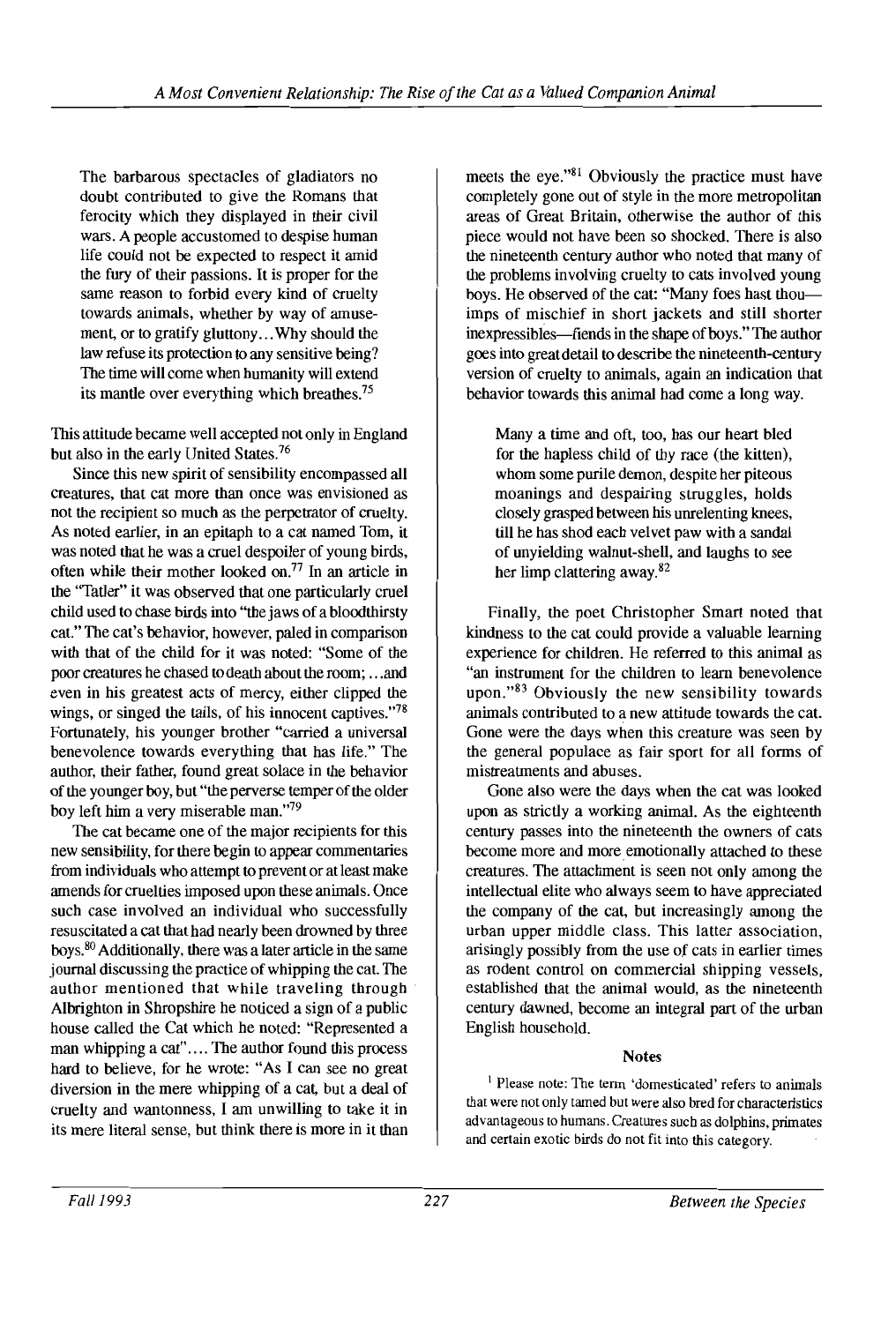2 Frederick E. Zeuner, *A History ofDomesticatedAnimals,*  Harper and Row, New York, 1963, 390; Douglas English, *Friends ofMan,* E.P., Dutton, New York, 1924,247-251.

3 Diodorus Siculus, *Diodorus on Egypt,* translated from ancient Greek by Edwin Murphy, Mcfarland and Company, Inc., Jefferson, North Carolina, 1985, 107-114; Luciano Canfora, *The Vanished Library,* Translated by Martin Ryle, University of California Press, Los Angeles, 1989, 59-60; John Brand, M.A., *Observations on The Popular Antiquities of Great Britain,* 3 vols., AMS Press, New York, 1970, Reprinted from the 1848-49 edition, London, vol. 3,38.

4 Finding remains of kittens at an Iron Age site ofGussage All Saints has suggested to many that the animal was being domesticated in Northern Europe at the same time it was introduced to Rome. Unfortunately, one cannot tell whether these creatures were truly domesticated or simply wild kittens that hung around the village. See: Rosemary Margeret Luft, *A Zooarchaeological Study of The Roman North Western Provinces,* BAR Informational Series, 1972, 137.

5 The only evidence for this animal in Western Asia prior to Roman times is an isolated right lower carnassial tooth found at neolithic Jericho. The fact that the tooth is of a rather small size suggests that it probably came from a domesticated cat. Still in the evidence available strongly indicates that this animal was tolerated in the Middle East for a long time before it was domesticated. See: F.E. Zeuner, "Dog and Cat in The Neolithic of Jericho," *Palestine Exploration Quarterly,*  January-June 1958,54-55; EE. Zeuner, "The Cat," *Oryx,* I, 1950/52, 67-8; F.E. Zeuner, "The Domestication of Animals," *Scientia,* 6, 1956, 50.

6 W.S. McCullough, *The Interpreter's Dictionary of The Bible,* 4 vol., Abingdon Press, Nashville, vol. 1, 542; *The Holy Bible: Containing The Old and New Testaments with The Apocryphal Deuterocanonical Books,* Oxford University Press, 1989, Letter of Jeremiah, 22.

7 M. Oldfield Howey, *The Cat in Magic, Mythology and Religion,* Crescent Books, New York, 1989,62.

8 Robert Hendrickson, *More Cunning Than Man: A Social History of Rats and Men, Dorset Press, New York, 1983, 100.* 

<sup>9</sup> Hendrickson, 101.

10 English, 249-50; Zeuner, 397.

<sup>11</sup> William Langland, *Piers The Plowman*, Trans. Margaraet Williams, Random House, New York, 1971, 70-72.

12 Bartholomew Anglicus, *Medieval Lore: An Epitome of The Science, Geography, Animal and Plant Folklore and Myth of The Middle Ages: Being Classified Gleanings From The Encyclopedia ofBartholomew Anglicus on The Properties of Things,* ed. Robert Steele, London, 1893, 134; Charles Homer Haskins, *The Renaissance of The Twelfth Century,* Harvard University Press, Cambridge, 1927,335-6.

13 Hendrickson, 102.

14 Nikolaus Pevsner, *South and West Somerset,* Penguin Books, 1958,267.

15 Thomas Wright, *Essays on Archaeological Subjects,*  2 vol., London, 1861, vol. IT, 116-118.

16 Francis Klingender,Animals *in Art and Thought,* M.IT. Press, Cambridge, 1971, 11l-1l2.

17 David C. Linberg, ed., *Science in The Middle Ages,*  University of Chicago Press, Chicago, 1978, 439.

18 Colin Platt, *Medieval Southampton,* Routledge and Kegan Paul, London, 1973. 104; P.D.A. Harvey, *A Medieval Oxfordshire Village,* Oxford University Press, 1965,63.

19 Michael Packe, *King Edward III,* Routledge and Kegan Paul, London, 1983, 91.

20 Morris Bishop, *The Middle Ages,* American Heritage Publishing Co., New York, 1968, 164. "The Statute of Westminister I, (3 Edw. I) 1275, *cA"* in *English Historical Documents* 1189-1327, 3 vols., Harry Rothwell, ed., Oxford University Press, New York, 1975, vol. 3, 398.

<sup>21</sup> There is also a commemorative stone for Dick Whittington that shows a cat but this is from the early twentieth century. Elizabeth Hallam, *The Wars ofThe Roses,* Weidenfeld and Nicolson, New York, 1988, 109.

22 For a modern children's version see: *Dick Whittington and His Cat,* Scribner's, New York, 1950.

23 Ray B. Browne, Marshall Fishwick and Michael T. Marsden eds., *Heroes of Popular Culture,* Bowling Green University Popular Press, Ohio, 1972, 54-56.

<sup>24</sup>Bryant Lilly White, *London Signs,* George Allen and Unwin, Ltd., London, 1972,656,97.

25 John D. Blaisdell, "Rabies in Shakespeare's England," *HistoriaMedicinae Veterinariae,* 16, 1991, 1-49.

26 Edward Topsell, *The History of Four-Footed Beasts and Serpents and Insects,* 3 vols., De Capo Press, New York, 1967, vol. 1,82.

27 Topsell, 83.

<sup>28</sup>Wright, 118.

29 Anony., "Concerning Cats," *Appleton's Magazine,*  May 27, 1871, 613.

30 Alan C. Kors and Edward Peters, *Witchcraft in Europe,*  . 1100-1700, University of Pennsylvania Press, Philadelphia, 1984, 229-235; Keith Thomas, *Religion and The Decline of Magic,* 556.

<sup>31</sup> What Topsell took to be 'passions' may in fact have been an allergic reaction to cat hair. See: Topsell, 83.

*Between the Species* 228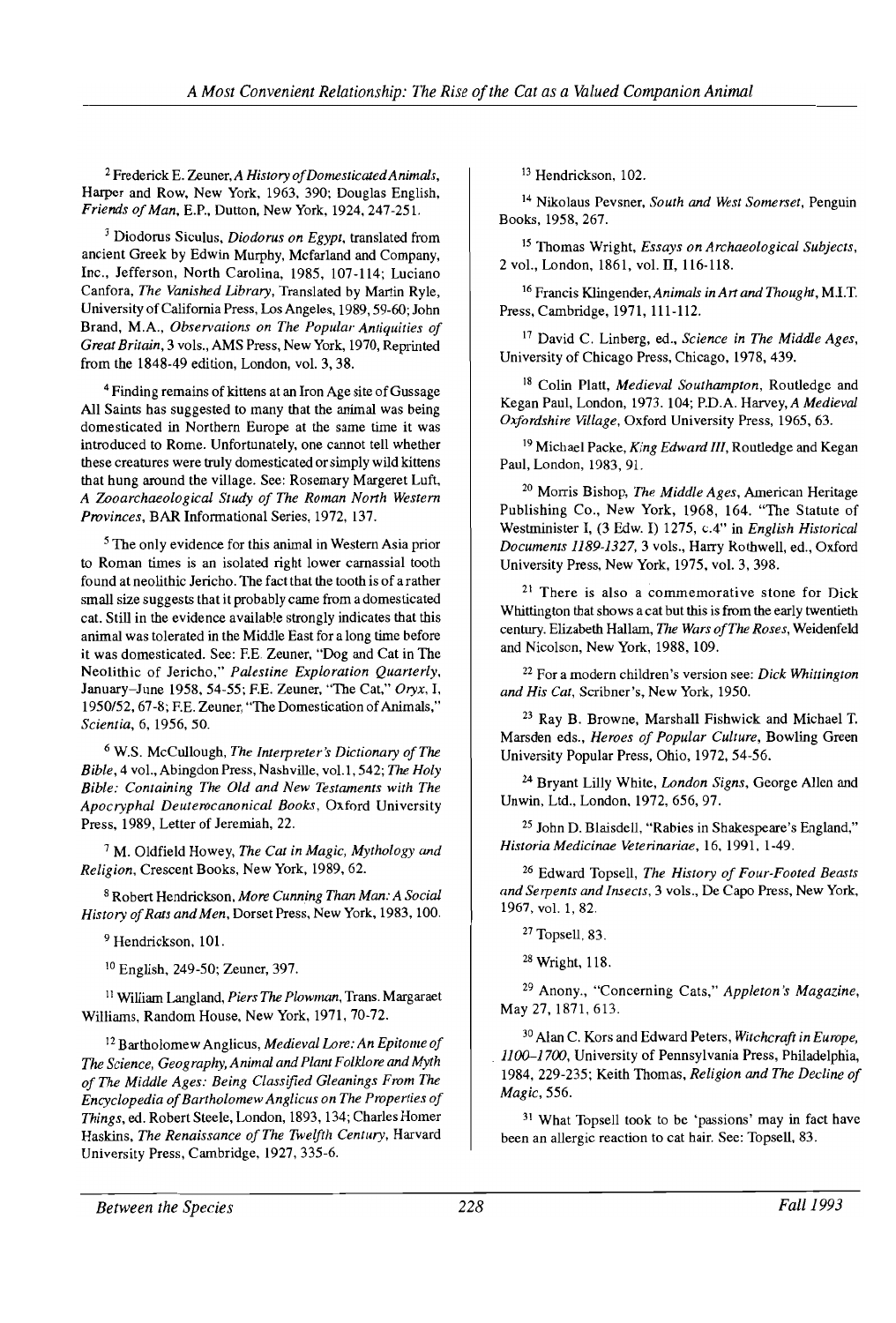32 Keith Thomas, *Man and The Natural World,* Pantheon Books, New York, 1983, 109; Christopher Hibbert, *The English: A Social History 1066-1945,* w.w. Norton and Co., New York, 1987,209.

33 Hibbert, 209.

34 Thomas, 109.

35 William Shakespeare, *Much Ado About Nothing,* Act **I,**  Scene I, 4258-60.

<sup>36</sup> Jason Larwood, *The History of Signboards*, 5th Edition, London, 1866, 198.

<sup>37</sup> Interestingly, by the time the above book was written the practice had fall into disfavor and was referred to as a 'cruel sport.' See: Brand, 39; W. Carew Hazlitt, *Faiths and Folklore of The British Isles,* 2 vol., Benjamin Blom, New York, 1965, vol. I, 96.

38 Margaret M. Howard, "Dried Cats," *Man,* 51, November 1951, 149-51; *Illustrated London News,*  December 18, 1948.

 $39$  Well into the nineteenth century it was common belief that diseases such as the bubonic plague were caused by a toxic gas known as a maisma. It was further believed that this miasma attached itself to clothes and to the fur of animals. See: Philip Ziegler, *The Black Death,* Harper Torchbooks, New York, 1969,20-21.

40 Daniel Defoe, *A Journal of The Plague Year,* ed. Anthony Burgess, Penguin Books, New York, 1983,137.

41 J.F.D. Shrewsbury, *A History of Bubonic Plague in The British Isles,* Cambridge University Press, Cambridge, 1970, 165-6.

42 Defoe, 136.

43 Anony., "The Poet's Lamentation for The Loss of His Cat, Which He Used to Call His Muse," *London Magazine,*  2,1733,579.

44 Anony., "An Epitaph," *Gentleman's Magazine, 39,*  1769,48.

45 Anony., "An Epitaph on A Favorite Cat Named Blewet," *London Magazine,* 47, 1775,654-55.

46 Anony., "Epitaph Inscribed on A Tomb in A Gentleman's Garden. in Northhamptonshire. in Memory of A Favorite Cat," *Gentleman* s*Magazine,* 47, 1777,40; Anony, "On The Death of A Lady's Cat." *Gentleman's Magazine,*  48. 1778. 40; footnote #42.

47 R.F. Gunther. M.A.. F.L.B.. *Early English Botanists and* Their *Gardens.* Oxford University Press. 1922.348-9.

48 This author would like to thank Amy Gould Thomsen for her superb translation of a very difficult Latin.

49 Norman Callan, ed., *The Collected Poems of Christopher Smart,* 2 vol., Routledge and Kegan Paul, Ltd., London, 1949, vol. 1, 311-314.

50 Richard S. Westfall, *Never at Rest, A Biography of Issac Newton,* Cambridge University Press, Cambridge, 1980, 103-4.

51 George B. Hill, ed., *Boswell's Life ofJohnson,* six vols., Clarendon Press, Oxford, 1934, vol.4, 197.

52 Jeremy Bentham, *The Works of Jeremy Bentham,* ed. John Bowring, London, 1843, 80.

53 Interestingly when the animal died the gardener buried her under the mulberry tree in the garden without Stukeley's knowledge. When Stukeley found out he took an instant dislike to that part of the garden noting: "I never cared to come near that delightful place; nor so much as to look toward it." See: Stuart Piggott, *William Stukeley, An Eighteenth-Century Antiquary,* Thames and Hudson, New York, 1985, 124.

54 Brown, Fishwick and Marsden, 55-59.

55 (Interestingly, cats are not mentioned in this notice.) *Morning Herald and Daily Advertiser,* June 3, 1783.

*56 Public Advertiser,* January 17, 1782; *Morning Herald,*  April 18, 1783; Pointers were also popular. See: *Morning Herald,* April 22, 1783; June 9, 1783.

*57 Morning Herald,* June 9, 1783.

*58 Public Advertiser,* Jan. 17, 1782.

*59 Morning Herald and Daily Advertiser,* Dec. 20, 1782; *Morning Herald,* March II, 1783.

60 The *GazetteerandNew DailyAdvertiser,* August 20, 1782.

<sup>61</sup>*The Complete Cat Encyclopedia,* ed. Grace Pond, Crown Publishers, Inc., New York, 1972,78,358.

62 Mimi E.B. Steadman, "The Maine Coon Cat," *Down East,* October 1978, 62.

63 See: Robert E. Lee, *Blackbeard The Pirate,* John F. Blair, pub., Winston-Salem, North Carolina, 1988.

*64 The Complete Cat Encyclopedia,* 77, 358.

65 Steadman. 62.

*66 The Scotsman,* October 23, 1819; William Hone, *The Every Day Book or A Guide To The Year,* 2 vols., London, 1888, vol. 1,552.

<sup>67</sup>Anony., *Gentleman's Magazine,* vol. 53,1783,711.

*68 Morning Herald,* May 2, 1783; *Morning Herald and Daily Advertiser.* August I, 1782.

69 John Hunter. *ObserVations on The Animal Economy,*  London, 1792, 247; John Blaisdell, *John Hunter (1728-93)*